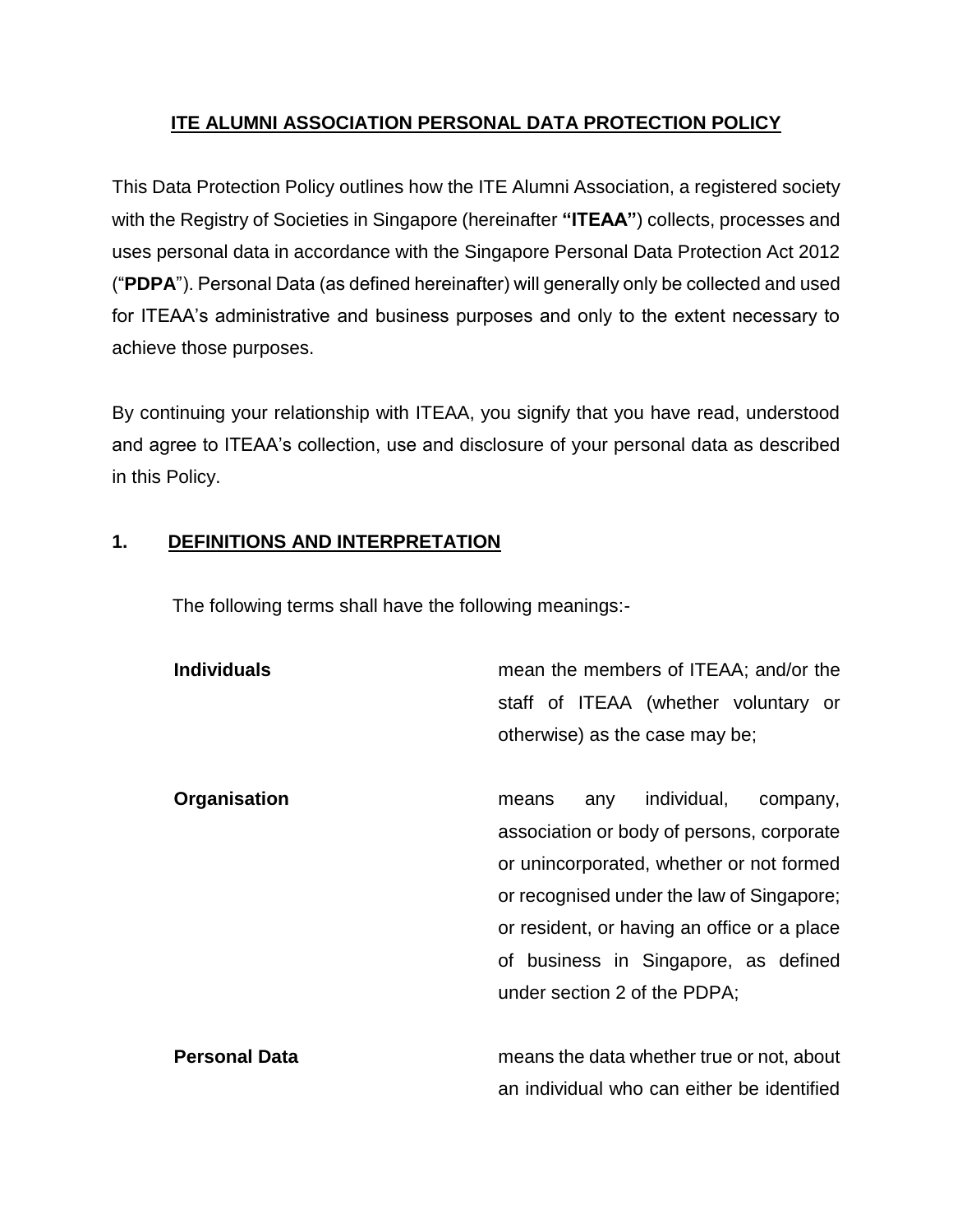from that data; or from that data and other information to which ITEAA has or is likely to have access, as defined under section 2 of the PDPA, including the information you provided to the Institute of Technical Education (ITE) as a student and any subsequent updates with ITEAA and/or ITE.

# **2. PURPOSE OF THE COLLECTION, USE, DISCLOSURE OF THE PERSONAL DATA**

- 2.1 ITEAA is a non-profit organisation established and registered with the Registrar of Societies.
- 2.2 ITEAA is committed to protecting the Personal Data of all Individuals and strives to inform of and obtain consent for the specific purpose of collection, use and/or disclosure through the best manner possible accordingly.
- 2.3 ITEAA will make reasonable arrangements to prevent unauthorized access, collection, use, disclosure, copying, modification, disposal or similar activities to protect Personal Data in ITEAA's possession or under ITEAA's control.
- 2.4 ITEAA generally uses the Personal Data of its members for the purpose of administering and/or managing the relationship its members and in accomplishing the objectives of ITEAA, as follows:
	- a) To promote closer ties, professional interests and networking among members of the Society;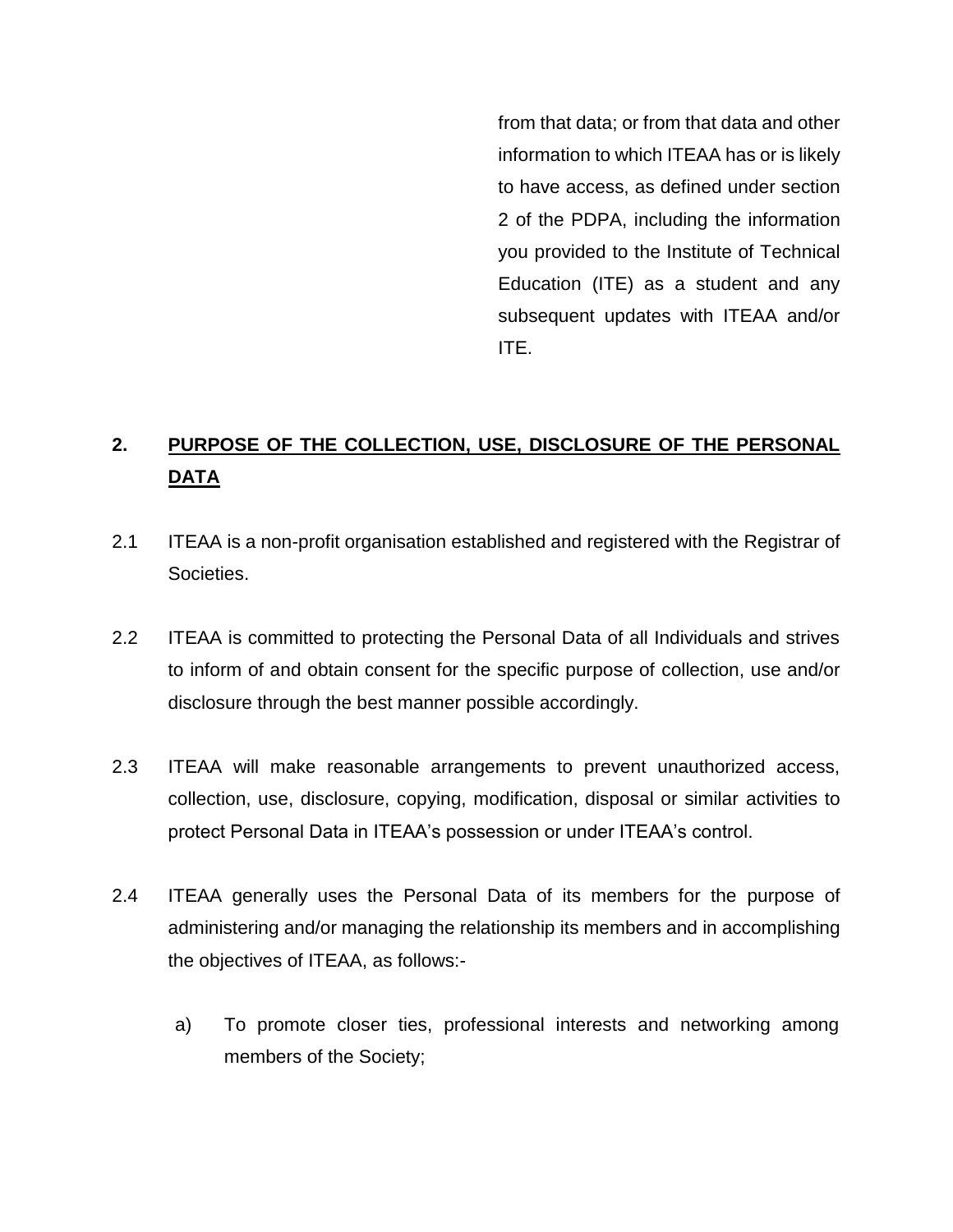- b) To promote and organize educational, social, cultural, sporting, recreational and civic activities for members of ITEAA;
- c) To promote closer links between members of ITEAA and ITE; and
- d) To promote the importance and recognition of technical skills.
- 2.5 From time to time, ITEAA may need to use and/or disclose Personal Data for its activities and functions which are held for the benefit of the relevant Individuals, or to serve the relevant Individuals in a most efficient and effective way. Where appropriate, ITEAA shall take reasonable steps to inform and obtain consent from the respective Individuals, and safeguard the integrity of the Personal Data. For the avoidance of doubt, we will not share your personal data with non-relevant organisations, except where such organisations have been authorised to carry out specific services on behalf of ITEAA. ITEAA will require these data protection standards to be observed by external parties who have relationships with ITEAA and/or to whom ITEAA discloses such Personal Data. While reasonable efforts will be undertaken by ITEAA in this regard, ITEAA does not and cannot assume any responsibility for any actions or omissions of third parties nonetheless.
- 2.6 The abovementioned purposes and any other specific purposes which may arise in due course shall be communicated to the Individuals from whom the data is being collected, processed, disclosed and used, before such collection, processing, disclosure or use.
- 2.7 ITEAA will make reasonable arrangements to prevent unauthorised access, collection, use, disclosure, copying, modification, disposal or similar activities to protect Personal Data in ITEAA's possession or under ITEAA's control.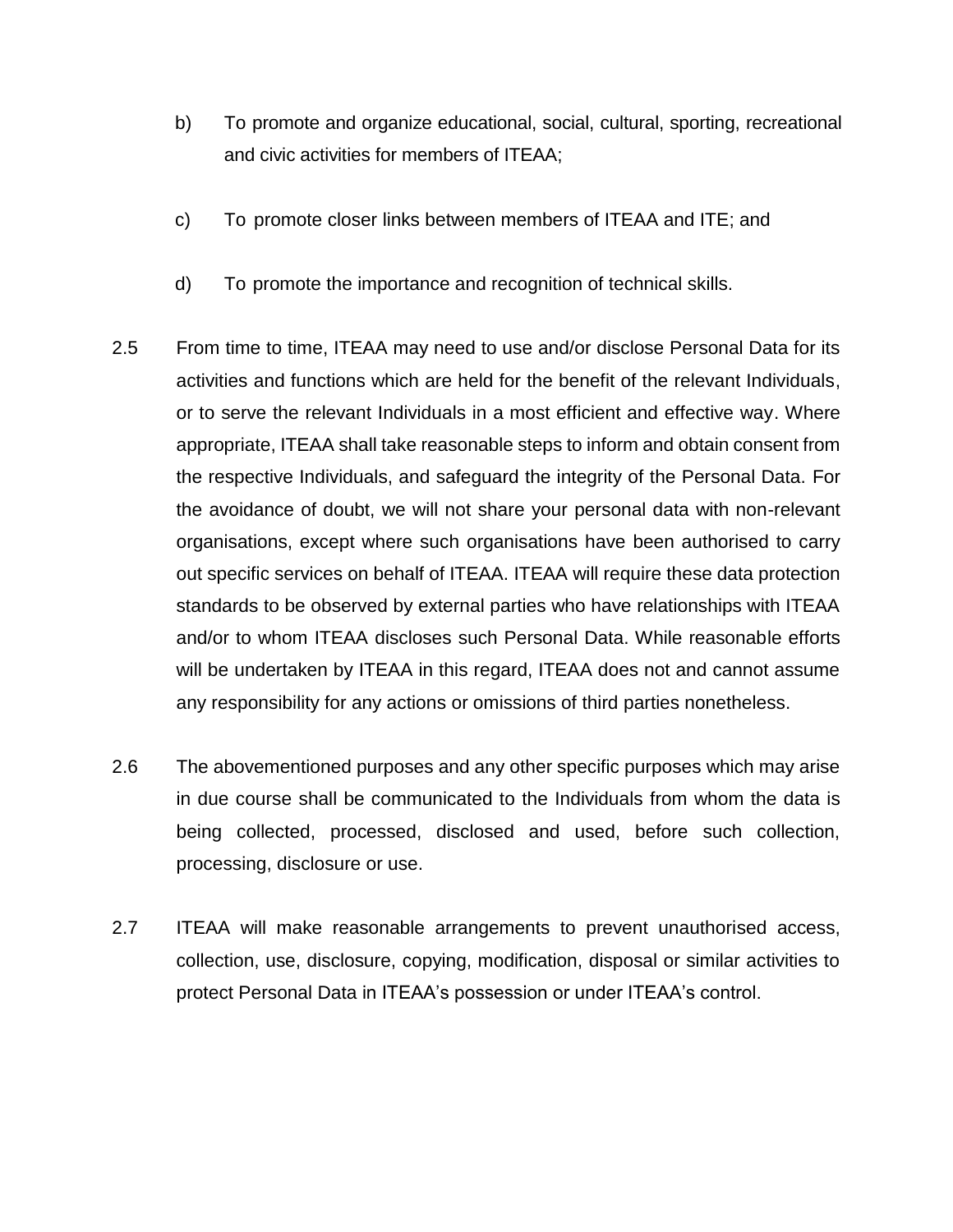### **3. CONSENT OBLIGATION**

- 3.1 ITEAA shall obtain the consent of Individuals before collecting, processing, disclosing or using the Personal Data of the respective Individuals.
- 3.2 Individuals may choose to abstain from giving such consent or withdraw their consent at any time. Individuals may withdraw their consent by notifying ITEAA at [administrator@itealumni.org.sg.](mailto:administrator@itealumni.org.sg) In the event where consent has been withdrawn or the provision of the same is abstained, ITEAA shall not be responsible and/or liable for any loss, damage or harm resulting from, directly or indirectly, its inability to retrieve, use and/or disclose such Personal Data.
- 3.3 For the avoidance of doubt, where consent is not necessary in the situations provided for in the Second, Third and Fourth Schedule of the PDPA, including but not limited to the following instance:-
	- the collection, disclosure and/or use is necessary for any purpose that is clearly in the interest of the respective Individuals, if consent for its collection, disclosure and/or use cannot be obtained in a timely way or the respective Individuals would not reasonably be expected to withhold consent; or
	- the collection, disclosure and/or use is necessary to respond to an emergency that threatens the life, health or safety of the respective Individuals or other Individuals;
- 3.4 ITEAA shall have the discretion to decide what appropriate action to take and need not consult the relevant Individuals accordingly.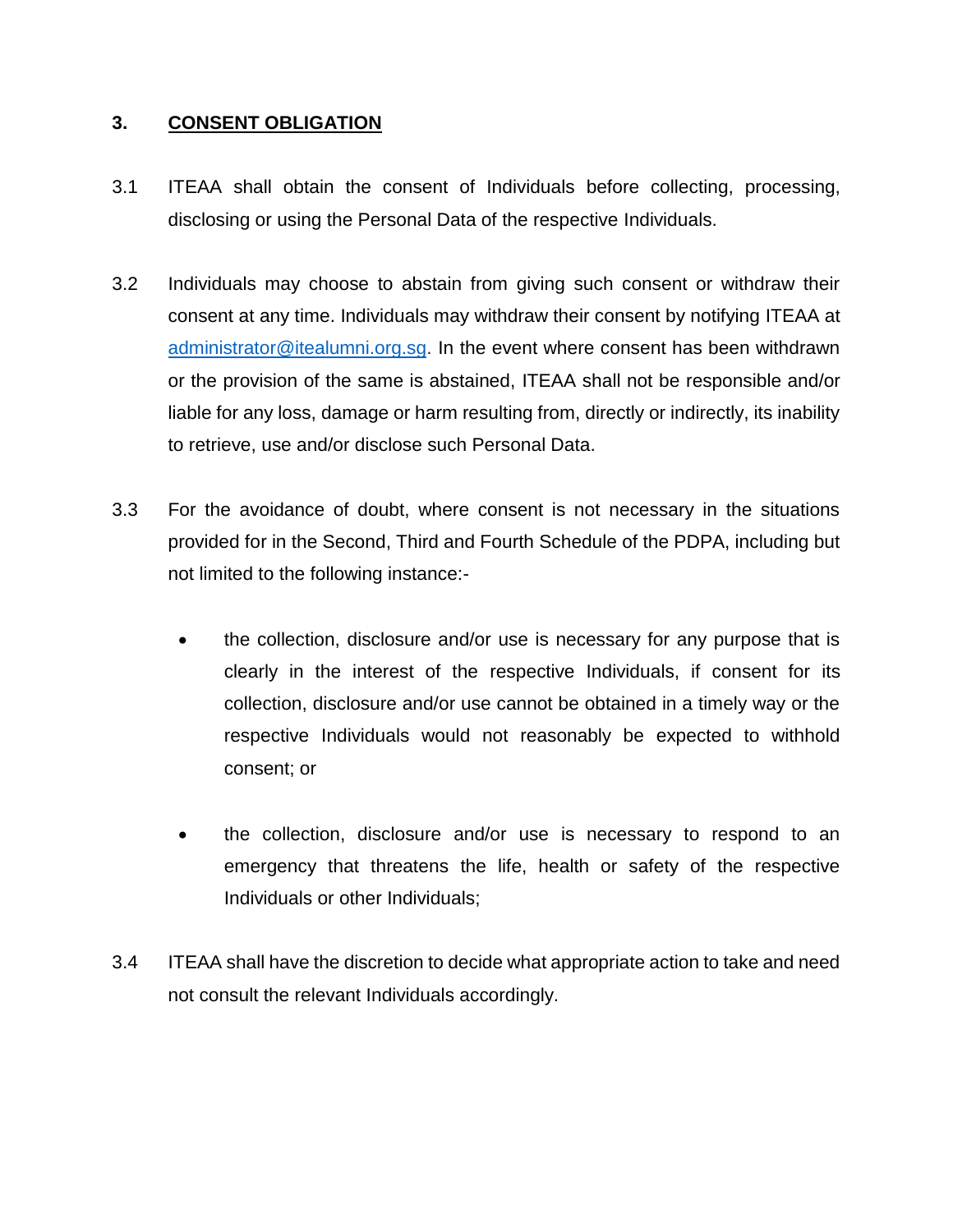### **4. PROTECTION OF PERSONAL DATA IN ANY COMPLAINTS**

- 4.1 Any complaint on breach of this Policy shall be made in writing to the DPO stating the nature of the concern clearly. Any and all complaints shall be reviewed and if any further information for investigation is sought, the DPO shall contact the sender of such complaint(s) via email accordingly. A written response from ITEAA shall be provided within thirty (30) working days. Anonymous complaint(s) will not be accepted or entertained.
- 4.2 All information and Personal Data involved in any such complaints which follows the Complaints Procedure shall be kept confidential and shall not be used and/or disclosed to other persons without the consent of the involved party, unless as permitted by the PDPA and/or required by law.
- 4.3 The Data Protection Officer (as referred to in **Clause 11** of this Policy) that ITEAA has appointed to handle the complaints (if any) shall be responsible for keeping confidential all information and Personal Data received and/or disclosed in the process of communicating with the complainants and/or dealing with the matter. Such information and Personal Data shall not be used and/or disclosed to other persons without the consent of the involved party, unless as permitted by the PDPA and/or required by law.

### **5. ACCESS AND CORRECTION OF DATA**

- 5.1 ITEAA shall upon request, provide the respective Individuals access to their Personal Data, which is under ITEAA's control.
- 5.2 ITEAA shall also upon request, provide the respective Individuals with information regarding the ways such Personal Data was used or disclosed during the past year.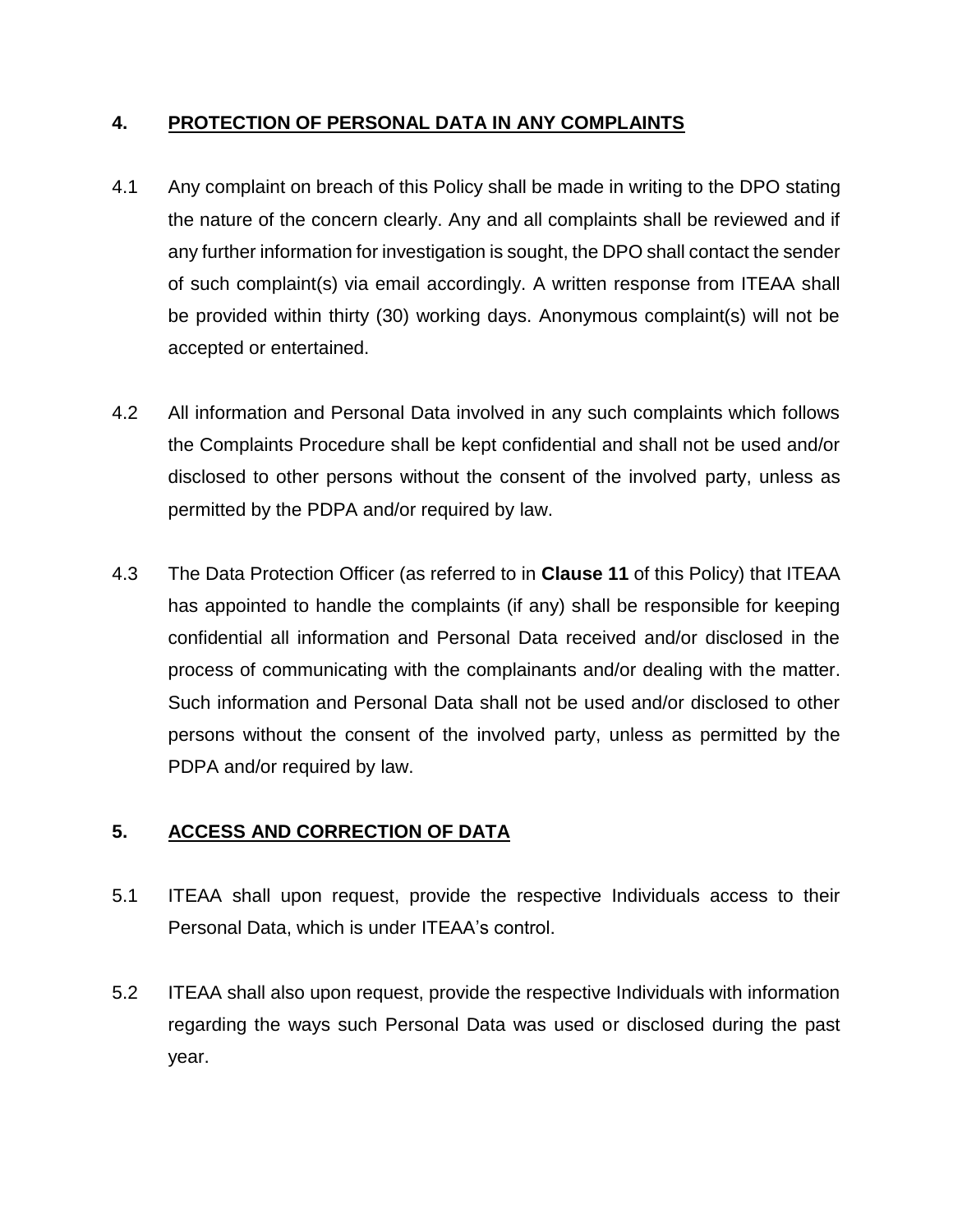- 5.3 ITEAA shall upon request, correct any error or omission in the respective Individuals' Personal Data that is under ITEAA's control.
- 5.4 All such requests may be communicated to the DPO via [administrator@itealumni.org.sg.](mailto:administrator@itealumni.org.sg)The request may be subjected to an administrative fee. Individuals are advised to enquire on whether such fee applies in their specific case upon the submission of such request.

### **6. ACCURACY OF DATA**

6.1 ITEAA shall take reasonable measures to ensure that the Personal Data in its possession is accurate and complete. Nevertheless, Individuals are ultimately responsible for the submission of correct Personal Data and to inform ITEAA of any changes to such Personal Data as ITEAA shall not be obliged to carry out checks to determine the accuracy of the Personal Data provided.

#### **7. DATA RETENTION PERIODS**

- 7.1 ITEAA shall not retain the Personal Data in its possession and/or database if the Personal Data is no longer required to meet the purposes for which they were collected and/or no longer serves a legal and/or business purpose.
- 7.2 For the avoidance of doubt, ITEAA shall be entitled to retain and/or use such Personal Data as long as it serves an evaluative purpose.

### **8. TRANSFER OF PERSONAL DATA TO THIRD PARTIES**

#### *8.1 Potential Transfers*

Personal Data may be transferred to law enforcement, governmental agencies, or authorised third parties, in response to a verified request relating to a criminal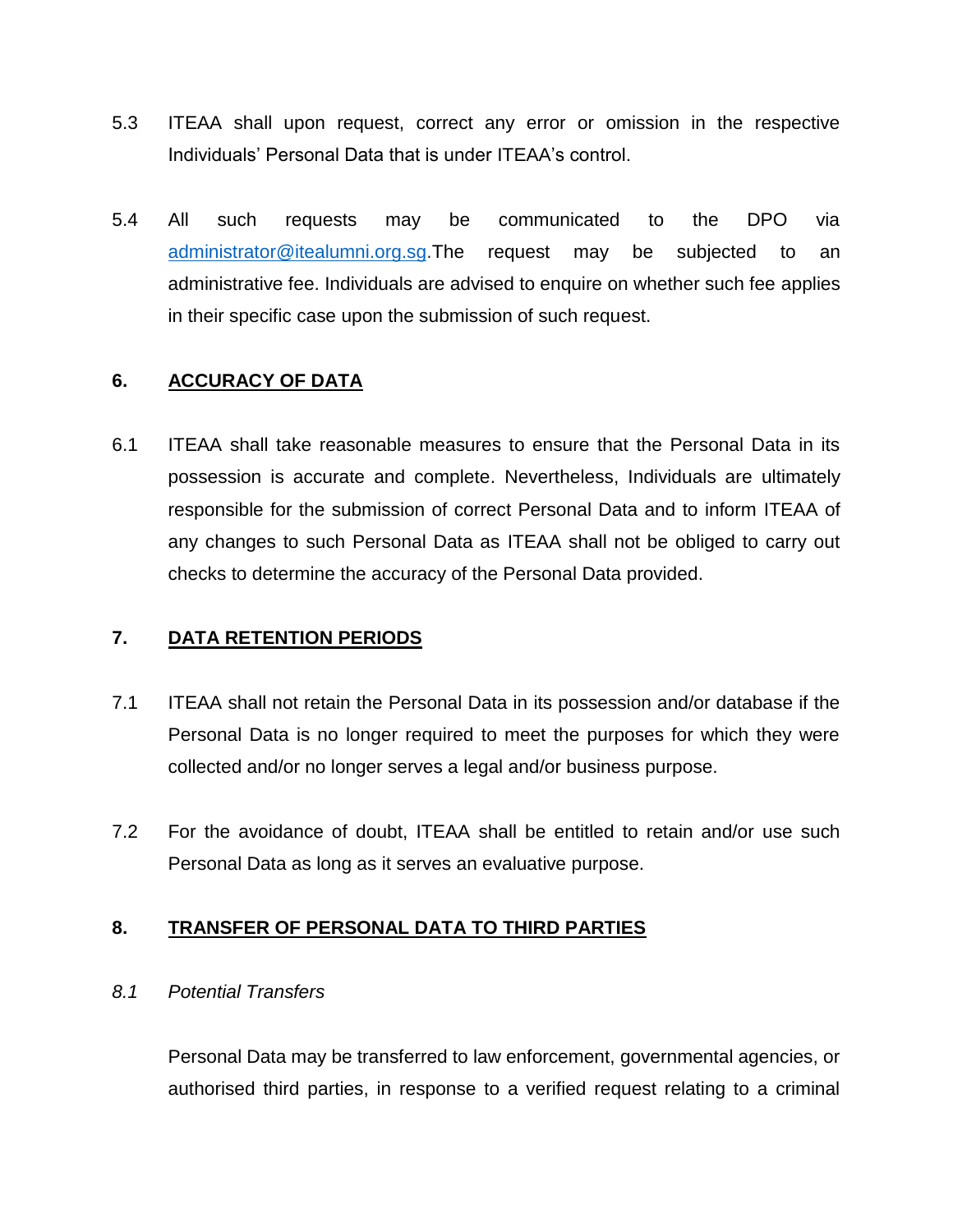investigation or alleged illegal activity or any other activity that may expose ITEAA to legal liability.

### *8.2 Specific Third Party Transfers*

ITEAA transfers Personal Data to a variety of third parties in order for such third parties to provide relevant and necessary service to ITEAA.

ITEAA shall enter into separate contracts with such third party service providers which shall expressly state the third party service providers' obligation to use the Personal Data in question solely for the intended purpose of providing the required service, and to undertake appropriate measures to safeguard the Personal Data in their respective possession.

### *8.3 Restrictions of Data Transfer Outside of Singapore*

Personal Data transferred out of Singapore shall be protected with a standard of protection that is comparable to the protection under the PDPA.

# **9. SECURING OF PERSONAL DATA**

ITEAA has implemented and maintains reasonable technical, physical, and administrative security measures for the security of personal data including regarding loss, misuse, unauthorised access, disclosure, or alteration. Members may enquire more on these measures by writing in to the DPO (as provided for in the following paragraphs), if so desired.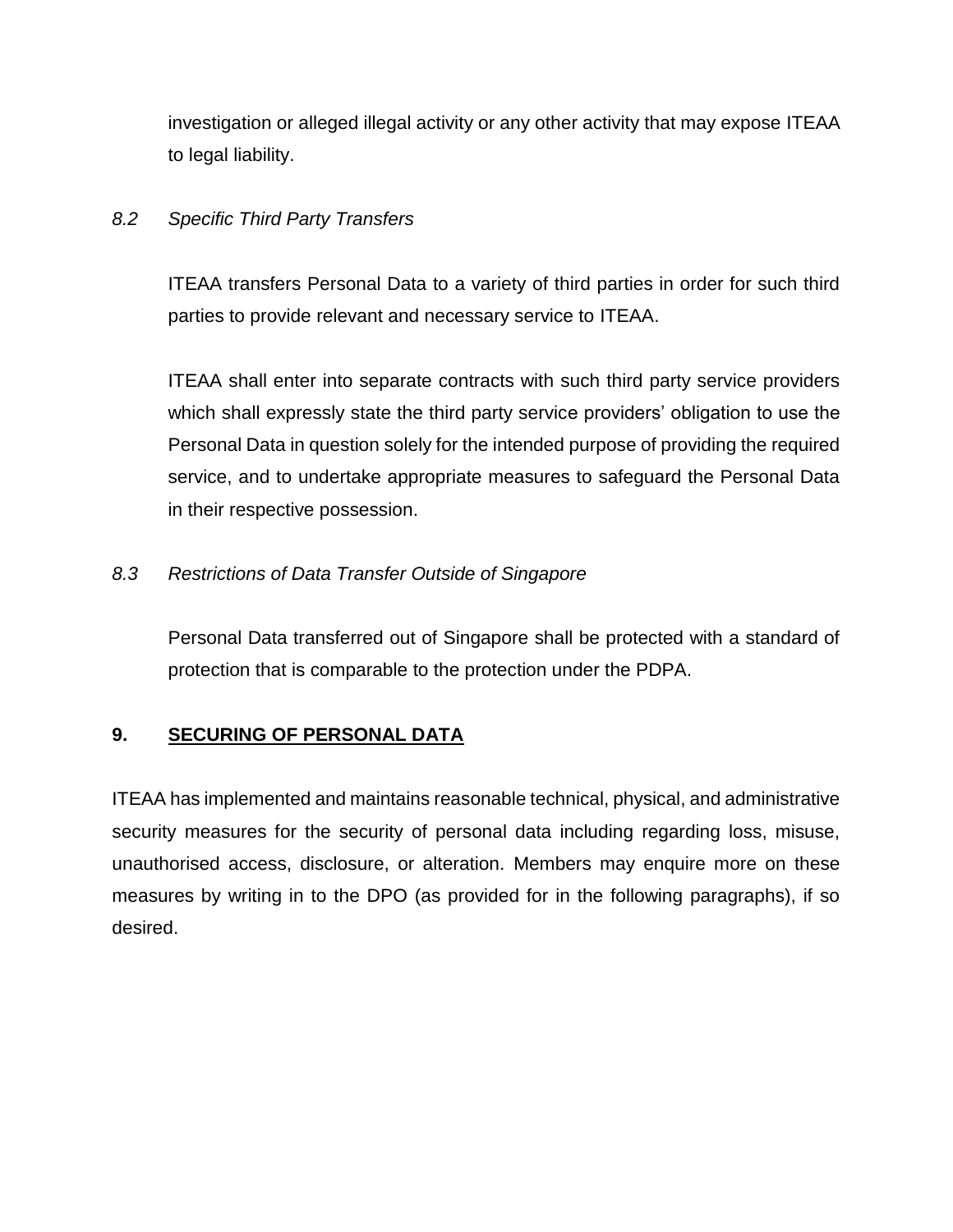### **10. DATA PROTECTION OFFICER ("DPO")**

- 10.1 ITEAA shall appoint at least one (1) DPO, whose business contact details shall be made available to the public.
- 10.2 All Individuals whose Personal Data are in ITEAA's possession, are entitled to contact the DPO with enquiries regarding how ITEAA processes personal data, or to access and modify personal data to the extent that they cannot do so on their own.

### **11. OPTING OUT OF COMMUNICATIONS**

- 11.1 Individuals will continue to receive communications on ITEAA news and information unless it has been communicated to ITEAA of such intention to opt out accordingly. Individuals are to email such intention to ITEAA via [administrator@itealumni.org.sg](mailto:administrator@itealumni.org.sg) and the relevant application form for opting out of communications shall be provided accordingly, for Individuals to complete and return the same to ITEAA at the earliest opportunity.
- 11.2 Upon receipt of the completed application form as referred to above, ITEAA shall accede to such request. Nevertheless, Individuals' contact details will still be held in ITEAA's database to facilitate disclosure of such Personal Date as required by law in connection with judicial or administrative proceedings, or in order to fulfil a statutory obligation.

### **12. QUESTIONS, COMMENTS AND SUGGESTIONS**

12.1 If you have any questions, comments or suggestions regarding this Policy, we would be glad to hear from you. Please contact our ITEAA DPO at:-